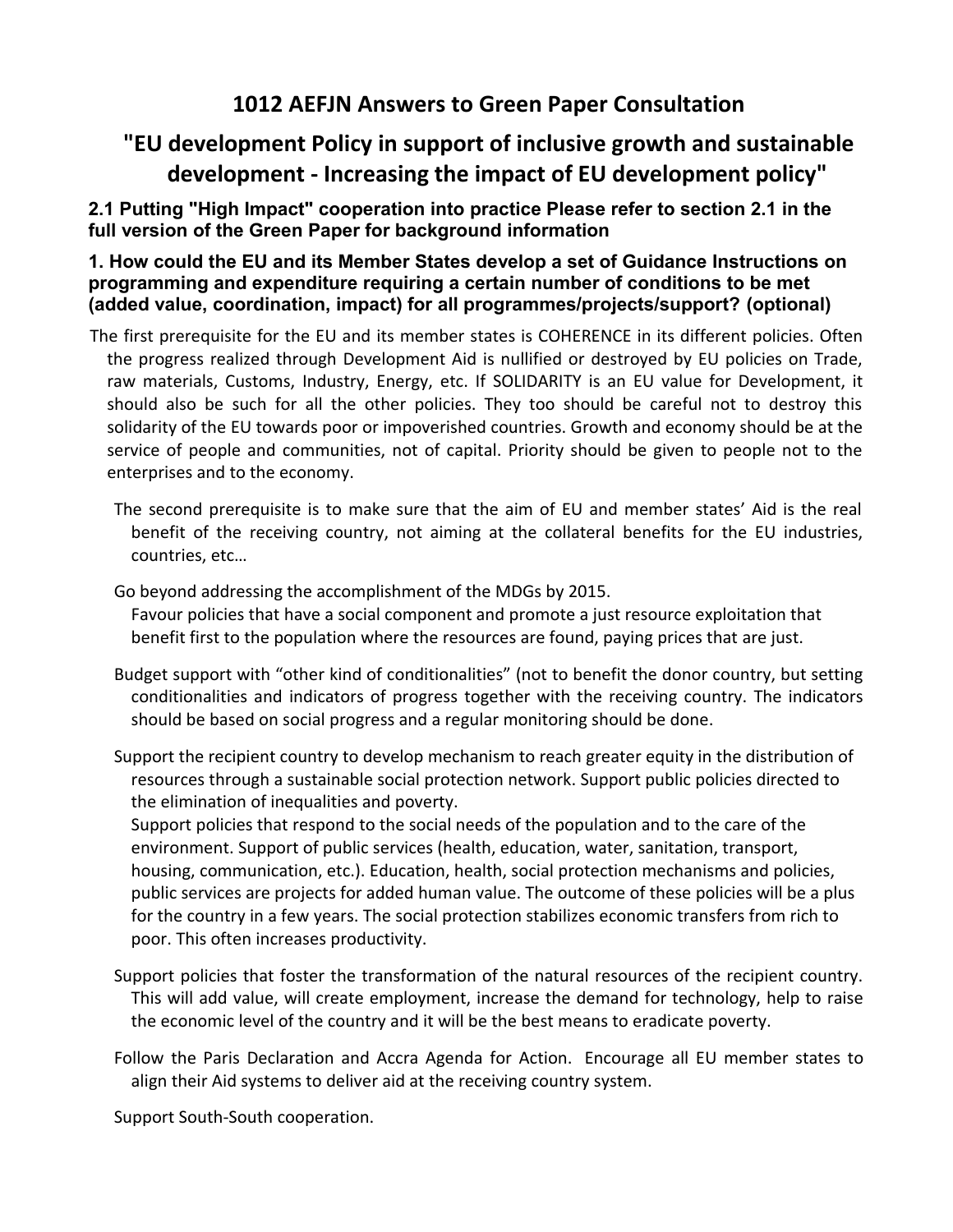Support to the regional groupings for the good of the population of the region and not to facilitate the EU business introduction.

## **2. What are the current good practices at the EU and Member State level on which to build? (optional)**

- Many hospitals and doctors have partnerships with developing countries hospitals. This allows professionals to share their "know how" and it is a "win-win" partnership. The receiving country gets the modern techniques and ways of doing, and the EU partners learn a lot about solidarity, resilience, how to do with very poor means, and specially they get enriched at personal and human level. This experience common in the Health sector (where professionals go to developing countries for one or two months/year with no more cost that their travel and salary expenses) could be multiply to universities, professional schools, etc…
- The Aid to infrastructures has given good results. But the AID should go to strengthen rural infrastructures.

#### **3. How could the diversity of aid flows (from public and private sources, from various policies' external action budgets) be adequately combined, tracked and reported on for maximum impact, accountability and visibility? (optional)**

By creating a data base at the level of the EU  $+$  member states where all the aid flows and investments from governments, EU, business, humanitarian and development agencies, public and private sources (external action budgets, investments, aid, etc) are put together. Then a working group formed by (governments, business, NGOs with programs in those countries, recipient countries) should agree on how to have greater impact.

#### **2.2 Growth for human development Please refer to section 2.2 in the full version of the Green Paper for background information**

#### **4. How can the EU and its Member States best ensure that aid on education and healthcare becomes more focused and increases further its impact, effectiveness in terms of human development and growth? (optional)**

- Making sure that Development Aid supports the national education, social and health systems. Without this strengthening of the national systems there will be no real progress for the majority of the population. When there are conflicts and difficulties, the only systems that remain and continue giving services are the national ones.
- Giving its aid to Budget support, with some conditionality's that are social indicators (decided together with the country) to see if the Aid has brought some results in education, health, social determinants of health, the expansion of social protection, etc.
- Impact Analysis of EU policies to make sure that other EU policies (Trade, energy, climate change) do not hamper the development brought about by Development Aid.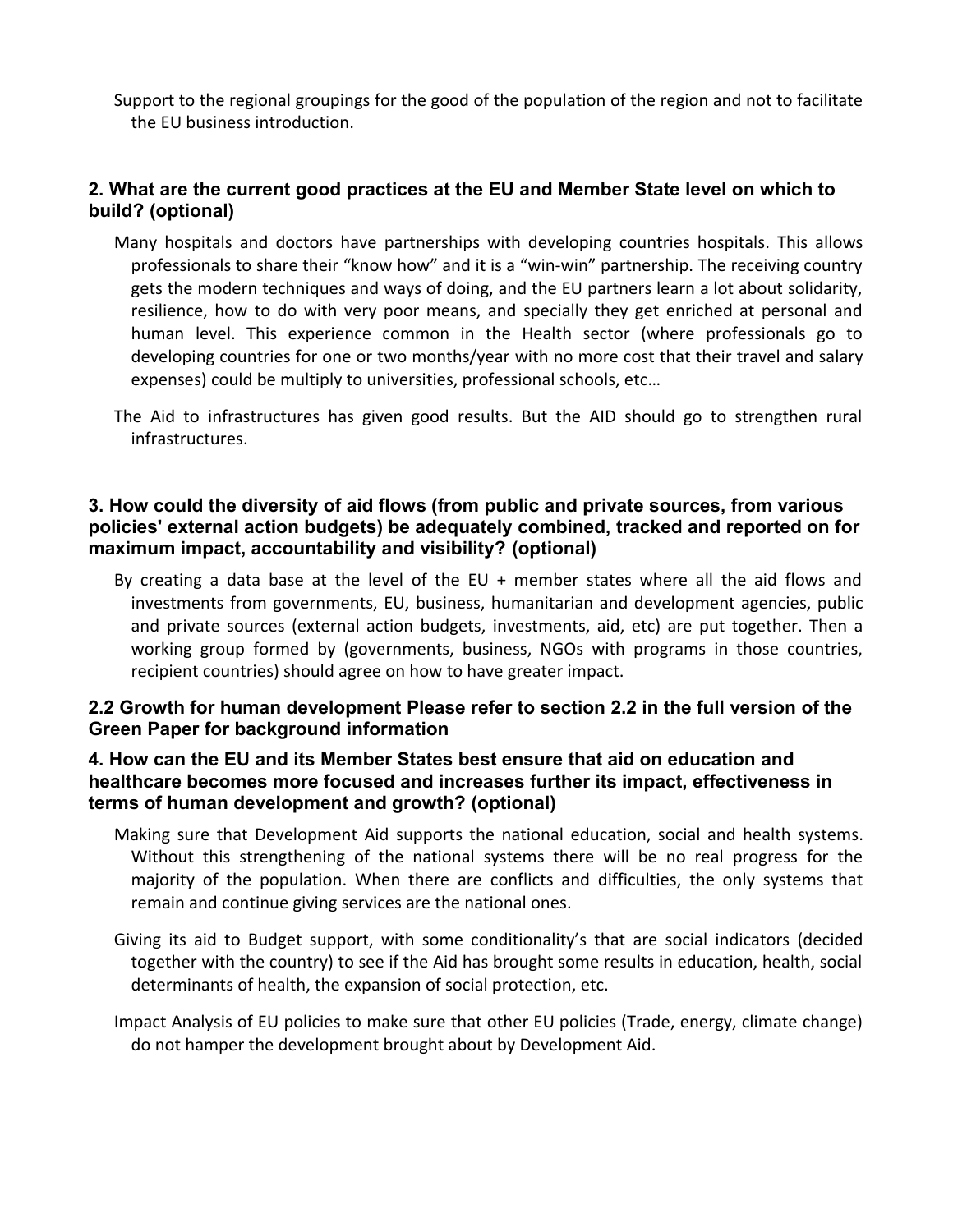**5. How should the EU support skills development in partner countries in line with the features and needs of local labour markets, including in the informal sector? How could the EU's global approach to migration contribute in this regard? (optional)**

Support a real modern professional formation at all levels. This needs support of universal primary education and sharing with professional schools and education centers in a real "partnership".

Support the creation of small local industries to transform the local products.

Supporting internet teaching programs available to the youth in developing countries.

Supporting research on simple technologies adapted to the country.

Supporting research in local family agriculture, to answer small farmers needs.

#### **2.3 Promoting Governance. Please refer to section 2.3 in the full version of the Green Paper for background information**

#### **6. How can the EU adapt its approach, instruments and indicators in support of governance reforms in developing countries/regions? (optional)**

- The best practice to promote governance is to promote transparency and accountability in the whole society towards leaders, national institutions and companies.
- Support the strengthening of the judiciary system, independent audit institutions and national control institutions. This together with a support to civil society, strengthening their capacity to monitor the national budget and to keep watch on other aspects of governance and accountability is the best means to guarantee long term transparency and accountability.

Support civic education at all levels of society.

- Support strong national institutions (Court of Auditors, Human Rights, strong civil society) and independent powers (Executive, legislative and Judiciary), and contributing to the capacity building of those working in these institutions.
- Pass the EU Aid through civil society organizations when a country does not have a good behavior in governance and respect for Human Rights. The reliability and capacity to realize the programs of the civil society organizations and NGOs should be guaranteed first.
- The EU should be more careful in the evaluation and monitoring of its projects in developing countries. It is not enough to see that the road paid by the EU Aid is there, but the EU needs to see to the quality, conditions of work, etc…
- Support civil society monitoring of public services (health, education, social services) to see if the budget allocated has been really expended in those services. This has been done in Zambia through the JCTR. The EU could support civil organizations having the knowledge and the capacity to help communities to do this monitoring. Through civic education and formation for this monitoring certain persons of the community could be formed to see the expenditure in Health Centers, schools, social centers, etc. The data would be sent to the organization in charge of the monitoring. They would compile the data and publish it for the government and for the public.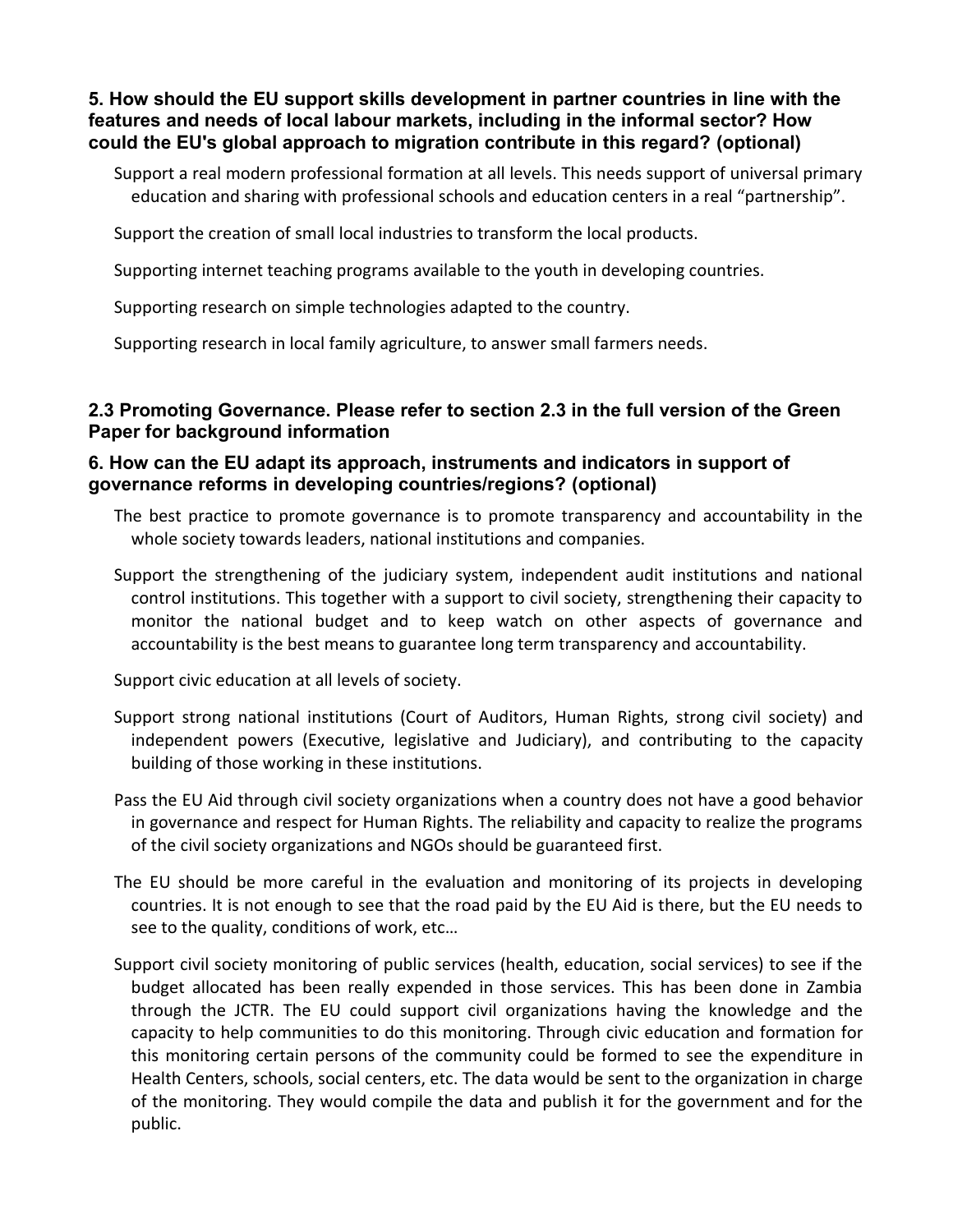#### **7. How and to what extent should the EU integrate more incentives for reform into its aid allocation process for both country and thematic programmes? (optional)**

- We know that in many cases reforms are done in order to get the foreign Aid. This should be used as an incentive to promote more reforms on the line of accountability, democracy, public participation.
- Rewards and benefits should be granted for good behaviour, for greater accountability, transparency, public participation, better distribution of wealth, strengthening public services, social protection, in the monitoring of projects, programs. This "good behaviour" should be judged such by government, local civil society and the EU and not by the political agenda.

#### **8. How should the EU promote sound frameworks to assess and monitor development results achieved by recipient countries? (optional)**

- The EU, member states and receiving countries should define together the indicators of development and the monitoring.
- Creation of a committee or working group to assess and monitor development results in the recipient country. This group should be formed by the donor and recipient country (governments, institutions, civil society from both countries). If there is transparency in this committee, it will help to have more transparency in other sectors of the country. At the same time this will be a way of strengthening the capacity of the recipient country.

Support civil society to participate in the monitoring.

- The indicators should be based on the socio-economic effects of the Aid on the community jobs created, quality of schooling, amelioration of health services, well being, livelihood, education performance, etc - and not on the GDP or macro-indicators.
- Support the development of transparency institutions at community, local and national level would help the democratic process and the transparency of the government.

#### **2.4 Security and fragility Please refer to section 2.4 in the full version of the Green Paper for background information**

**9. How should the EU tackle the nexus between security and development, especially in fragile and conflict-prone countries and put together emphasis on democratic governance, human rights, the rule of law, justice and reform of the security sector when programming development interventions? (optional)**

First the EU should make sure that the Development Aid is not linked to politics. Though peace is essential to development, the EU should address its AID in priority to the most impoverished countries. As in fragile and conflict-prone countries Human Rights and democratic processes are not respected part of the Aid should pass through independent civil society organizations working in the area. A great part of the AID should be directed to civil society and organization Capacity building and civic education and peace education.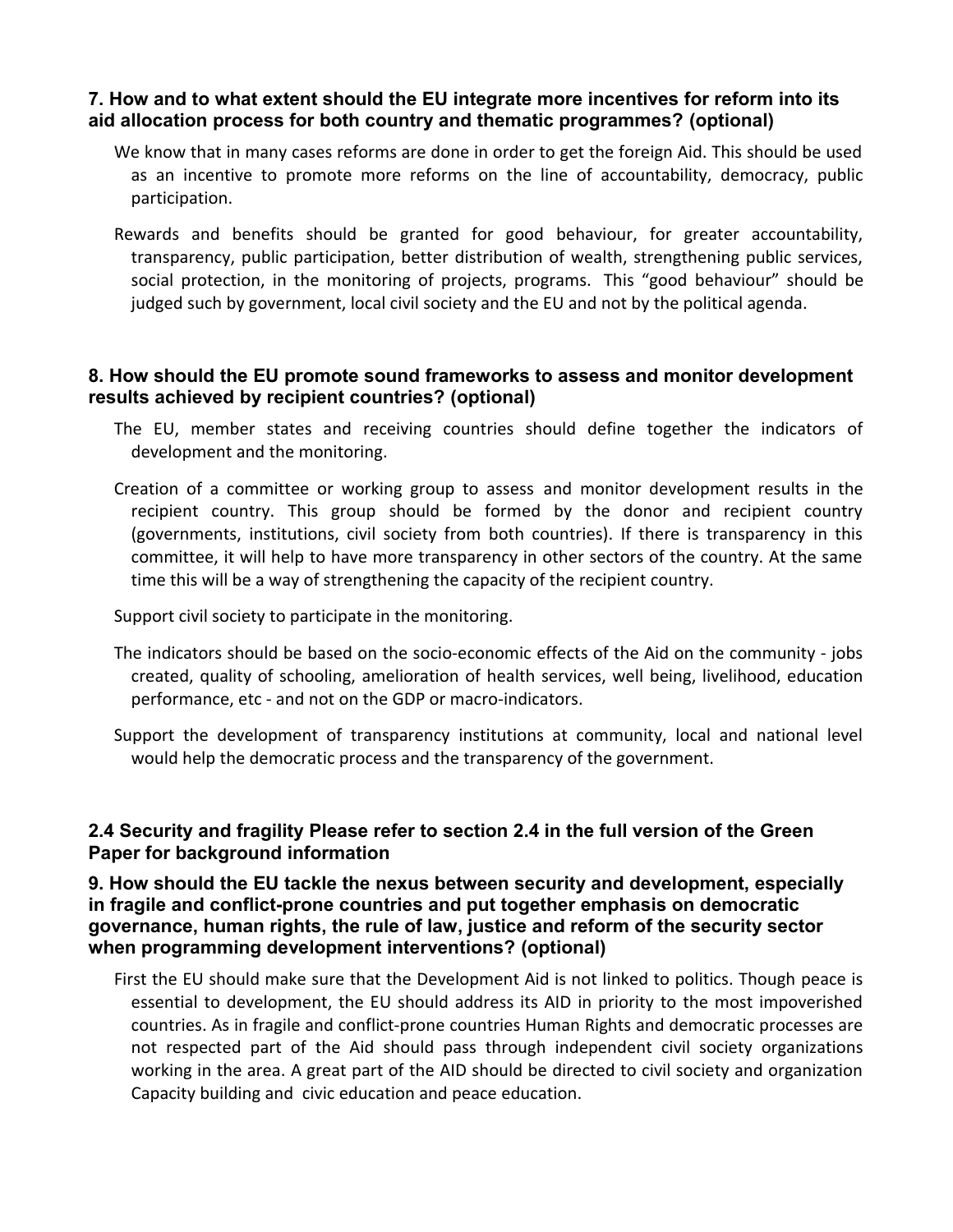- Support the control of natural resources in the area. The EU should influence the UN Peace keeping force in the country in conflict or post-conflict so the control of natural resources, the transport, sale, etc. is part of their mandate. This will ensure to stop one of the causes of the conflict that most of the time is linked with the exploitation of natural resources.
- Create EU and international legally binding legislation to make EU enterprises and individual working in the area and exploiting natural resources, trading in weapons, responsible in EU courts on the breaking of socio-economic and environmental rights in the developing countries.
- Support the strengthening of national, provincial and local national institutions (judiciary, police, army, administration) stressing accountability and transparency.

#### **10. How could the EU better coordinate with development actions when programming security interventions? (optional)**

- Creating a data base with all the security and peace interventions, relief and development aid from the EU and member states. In this data base the activities of NGOs and other civil society organizations should be also included.
- Formation of a working group representative of the different sectors and countries to work out the coordination having the aim that the AID and the interventions benefit first the population of the recipient country, and not the donor country or organization.

## **11. How can the EU best address the challenge of linking relief, rehabilitation and development in transition and recovery situations? (optional)**

- In some cases relief programs though necessary for a short period, can become a burden for the receiving country, mainly for the local producers that see the price of their products fall. The relief aid can have as effect a drop in agricultural productivity as farmers do not get enough benefit. That creates a vicious circle of needing aid. It is important to limit the aid to a short time.
- Make sure that the big amounts that come into the province or the country (money or products) due to the relief and aid distribution, encourages the continuation of the conflict by a minority that benefits from the conflict (local companies doing the transport and distribution of the relief), etc.
- Help developing the local agriculture, and the rural areas, is a way of providing work to the majority of the population that live from agriculture.
- Create legislation (as the USA has done) to forbid the selling of minerals and products coming from the conflict areas. Many conflicts are caused by the benefits linked to the exploitation of local resources (minerals, gold, diamonds, casiterite, coltan, uranium, oil, gaz, etc). The best help for the development of the region is to stop the illegal trafficking in which many EU companies are involved.

#### **2.5 Making coordination of aid a reality Please refer to section 2.5 in the full version of the Green Paper for background information**

**12. What are the most appropriate manners and structures (legal and practical), to make aid effectiveness and European Country strategy documents a reality? How can**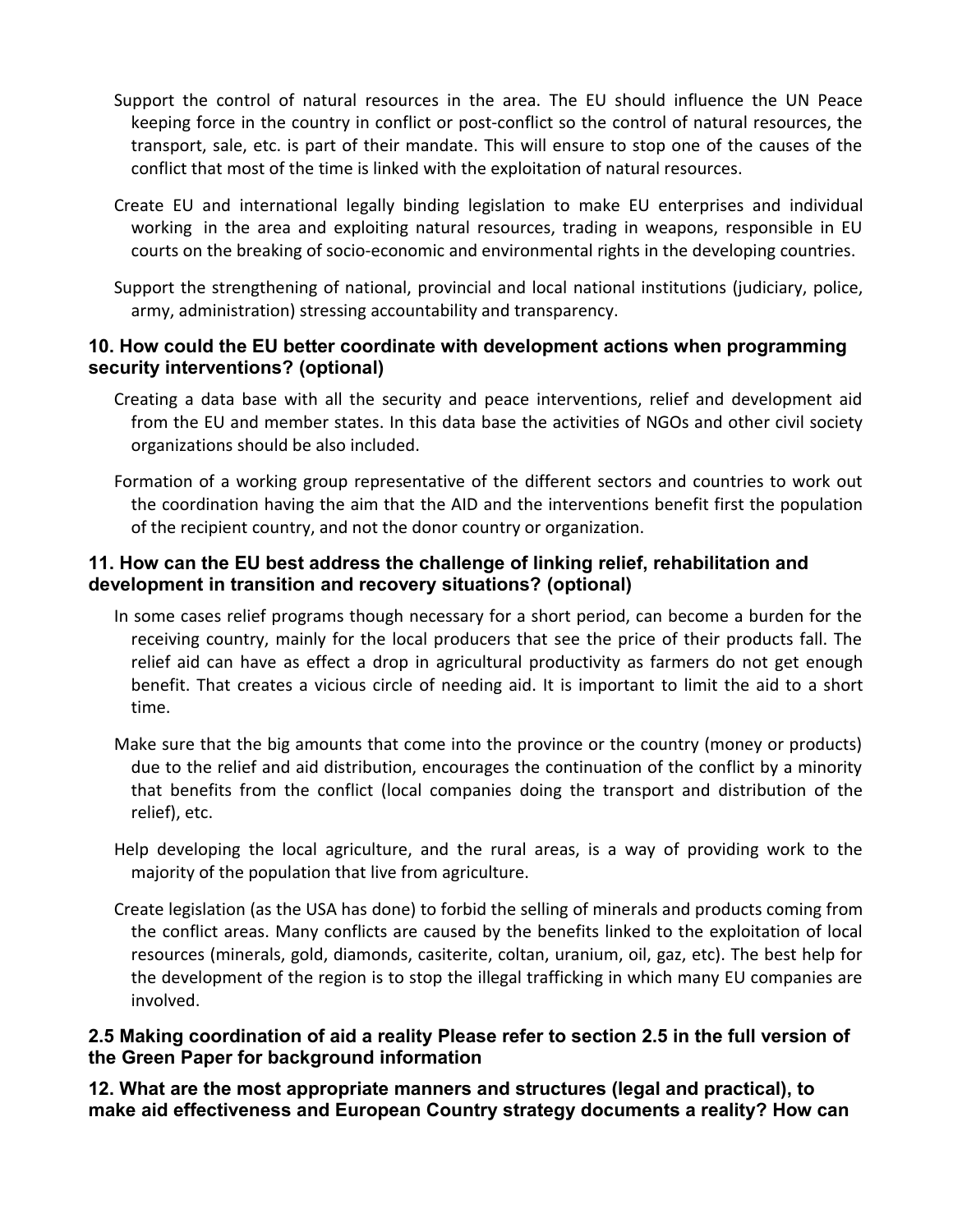**practical effect be best given to the Lisbon Treaty and the Council Conlusion of 14 June in that regard? (optional)**

#### **2.6 Policy Coherence for Development Please refer to section 2.6 in the full version of the Green Paper for background information**

#### **13. What practical and policy related measures could be taken in the EU to improve Policy Coherence for Development? How could progress and impact be best assesed? (optional)**

- In order to achieve Policy Coherence for the Development the impact of all EU policies on development has to be evaluated. This applies in particular also to the EU trade policy. It cannot be that the free trade agenda pursuit through EPAs destroys the very same development perspectives of Africans, EU development aid is meant to foster. At the same time it cannot be that the EU-India Free Trade Agreement puts at risk the access of millions of Africans to generic medicines. EU trade policy has to be fundamentally reconceived, and development concerns have to come ahead of free market ideology and the desire of defending the interests of European companies.
- Also the EU's Raw Materials Initiative having as the main objective to ensure the access to raw materials in third countries, harms their development perspectives, by opening the door to unconditional exploitation of Africa's natural resources by European companies.
- Developing countries should be able to adopt legislation to oblige investors to reinvest part of the benefits in the country. The current bilateral investments agreements and those being currently negotiated (EPAs, FTAs) impose the liberalization of the financial sector thereby destroying the possibility of government oversight.

## **3.1 Partnerships for inclusive growth Please refer to section 3.1 in the full version of the Green Paper for background information**

#### **14. How and to what extent should EU aid support industrial investment projects in developing countries and how can the correct balance be made between developing extractive/energy interests and promoting post extractive and industrial sectors? (optional)**

- Industrial investment support should take into consideration the impact of the project on local stakeholders and consider the impact on local communities and the environment. A difference should also be made between supporting the establishment of a local industrial sector and helping European multinationals to establish subsidiaries.
- The EU should support transformation of local natural resources to add value to these ones. Countries should be allowed to oblige investors to process raw materials locally. These measures should provide for jobs and diminish poverty. Currently the EU insists on the removal of export tariffs (in EPAs and other FTAs).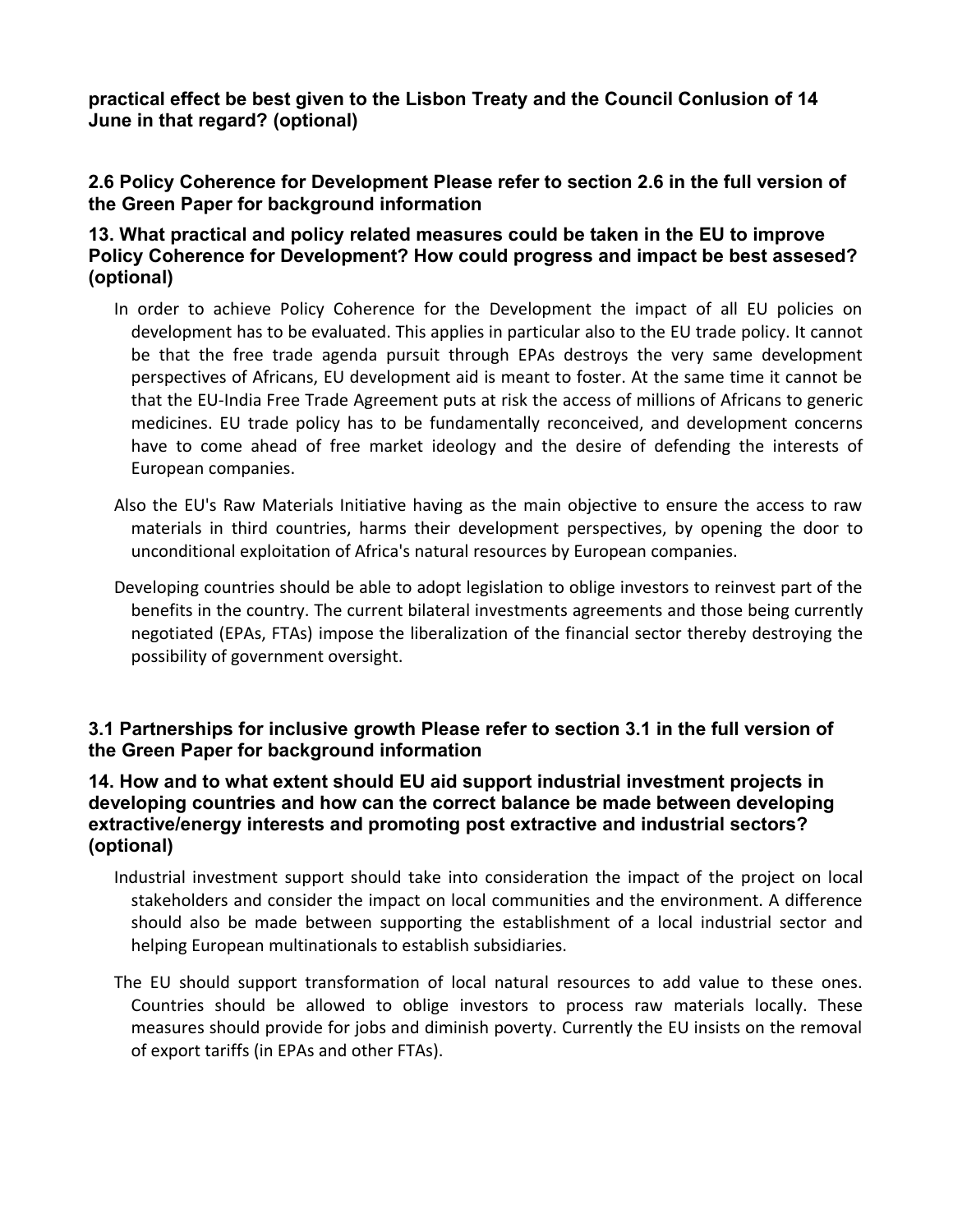#### **15. How could the EU ensure that support to economic development guarantees fair social inclusion of the benefits and provides better protection of social and economic rights, including implementation of core labour standards and better corporate accountability? (optional)**

- The best way to start with would be to begin to hold Europe's Transnational Corporations accountable for the way they operate in third countries. European TNCs particularly in the oil and mining sector still manage to get away with the violation of fundamental rights of workers and local communities in third countries, and environmental destruction because the EU has thus far been reluctant to adopt legislative measures, which would allow to hold the parent companies accountable in European courts for the action of their subsidiaries in third countries.
- At the same time also the European Investment Bank has to pay greater attention to the way projects it finances in third countries are implemented by companies, make sure that social and labour rights are respected and withhold funding from companies, which do not respect them.

#### **16. Which measures should be taken - and how should they be best differentiated - to assist developing countries' efforts in establishing an economic environment that is apt to promote business, particularly SMEs? (optional)**

- One way of helping developing countries to establish SMEs would be not to insist with free trade agreements such as EPAs, which create an economic environment where SMEs cannot survive in the competition against European multinationals.
- Currently an important part of local resources (money) leave the developing countries to be placed in western Banks and in tax havens. This prevents the investment of domestic resources and the creation of an effective industrial network. The EU could prevent capital flight from developing countries by enacting EU and international legislation on tax havens and by closing loopholes to stash fortunes on Foreign Bank Accounts. This would make local resources available for domestic investment and creation of SMEs, and local industries. At the same time it will help to create employment, to favour technical education and to form workers and professionals able to answer the modern needs of industry and services.
- Strengthening the rural infrastructure (roads, access to water, irrigation, small electricity grid, communication, markets) to help small producers to sell their products. This will better the livelihood of the rural population and diminish the migration to urban areas.

#### **17. Which measures or structures might be developed with partner countries, and European and international financial institutions to provide financial support and where necessary low cost finance and financial guarantees to support such growth? (optional)**

Loans for small and medium enterprises and cooperatives or farmers groups should be made available from the different development Banks from the World Bank.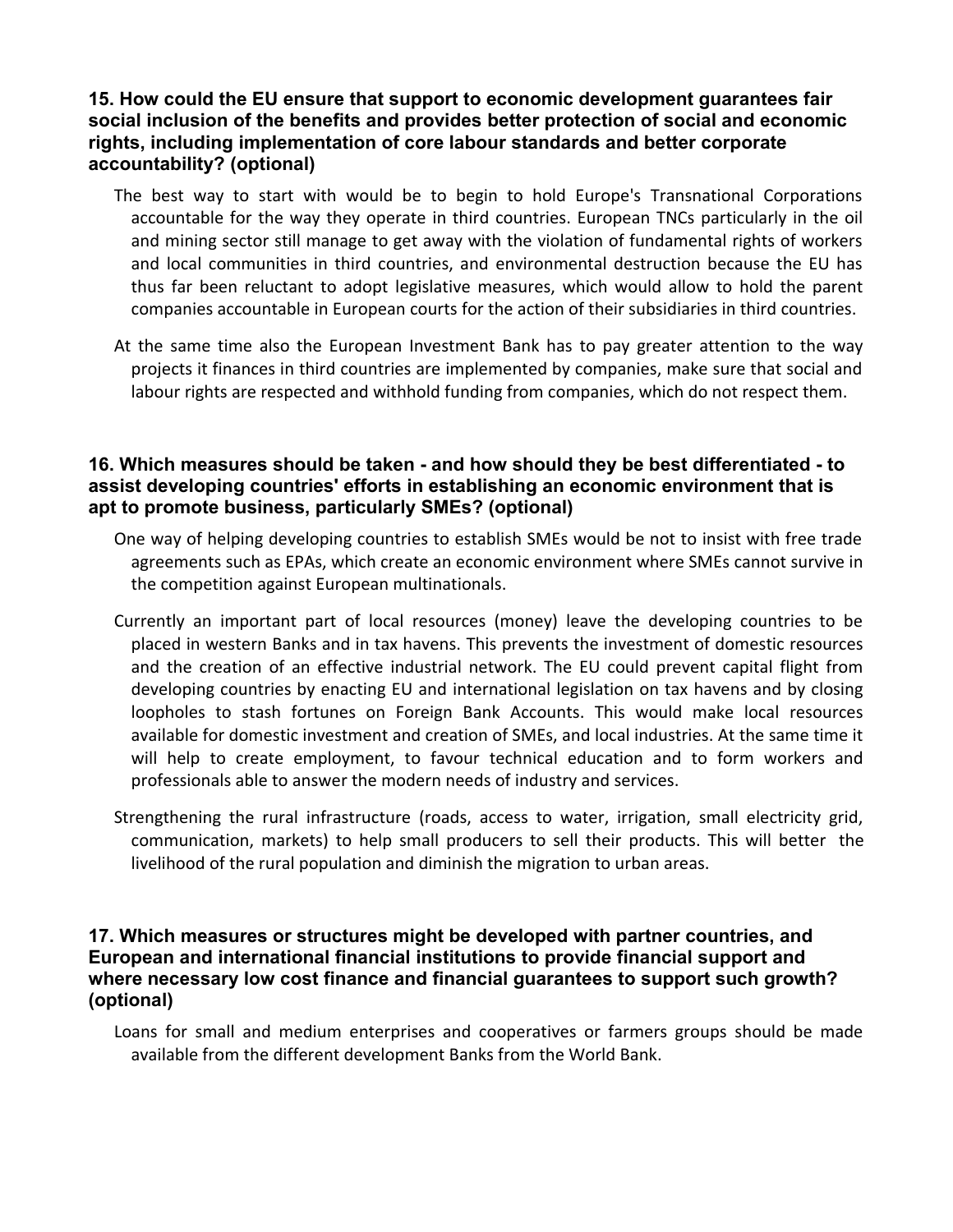#### **18. Which instruments could the EU use to promote creativity, innovation and technology transfer and ensure their viable applications in developing countries? (optional)**

- If the EU wants to promote innovation and technology transfer it has to stop insisting on tight intellectual property rights norms like those included in TRIPS or the inclusion of measures going even beyond TRIPS in FTAs. Tight IP norms impede Africans' access to technology, which they could then develop and adapt to their own needs risking to strangulate creativity and innovation which are at the foundation of the development of poorer countries. As Nobel laureate Joseph Stiglitz has already warned, what developing countries need to evolve economically is TRIPS- not even tougher IP measures (see Stiglitz, J., 2006, *Making Globalization Work*, W. W. Norton).
- Create prizes for very simple technological discoveries in the developing countries. E.g. The prizes should be directed to the population of developing countries. Example, different prizes for: the best amelioration to family farming; to improve the livelihood of rural population; to better the health of poor population; the best local and simple bathroom; destruction of waste; house building; etc.

#### **3.2 Fostering regional integration; continuing to ensure trade for development Please refer to section 3.2 in the full version of the Green Paper for background information**

#### **19. How can the EU's experience better inform regions that are seeking to strengthen their integration? (optional)**

- Over the last years the EU's push to force African countries to sign EPAs threatened several regional organisations in Africa like, SACU, CEMAC and ECOWAS and so does the EU's insistence on having the regional levies abolished with the EPAs. Stopping these policies would be an important contribution to supporting regional integration in Africa.
- Supporting the regional integration in the way the recipient region and countries desire, and not on the way the EU tries to benefit from this integration. This means having at heart the real development of the countries in the region.
- Support the AU as it is done is good, but there are always certain "dependencies" created between donor and recipient countries or regions. This should be diminished by a real listening to the needs of the recipients.

#### **20. What can be done to ensure more consistency between the EU's trade and development policies? (optional)**

The free trade agenda contained in EPAs destroys the possibilities for development of African countries and therefore undermines the objectives of the EU development policy. The same applies to the inclusion of stringent IPR requirements in trade agreements, which impede technological development in third countries and hinder the access to generic medicines. A fundamental reconsideration of the EU's trade strategy for developing countries is therefore necessary.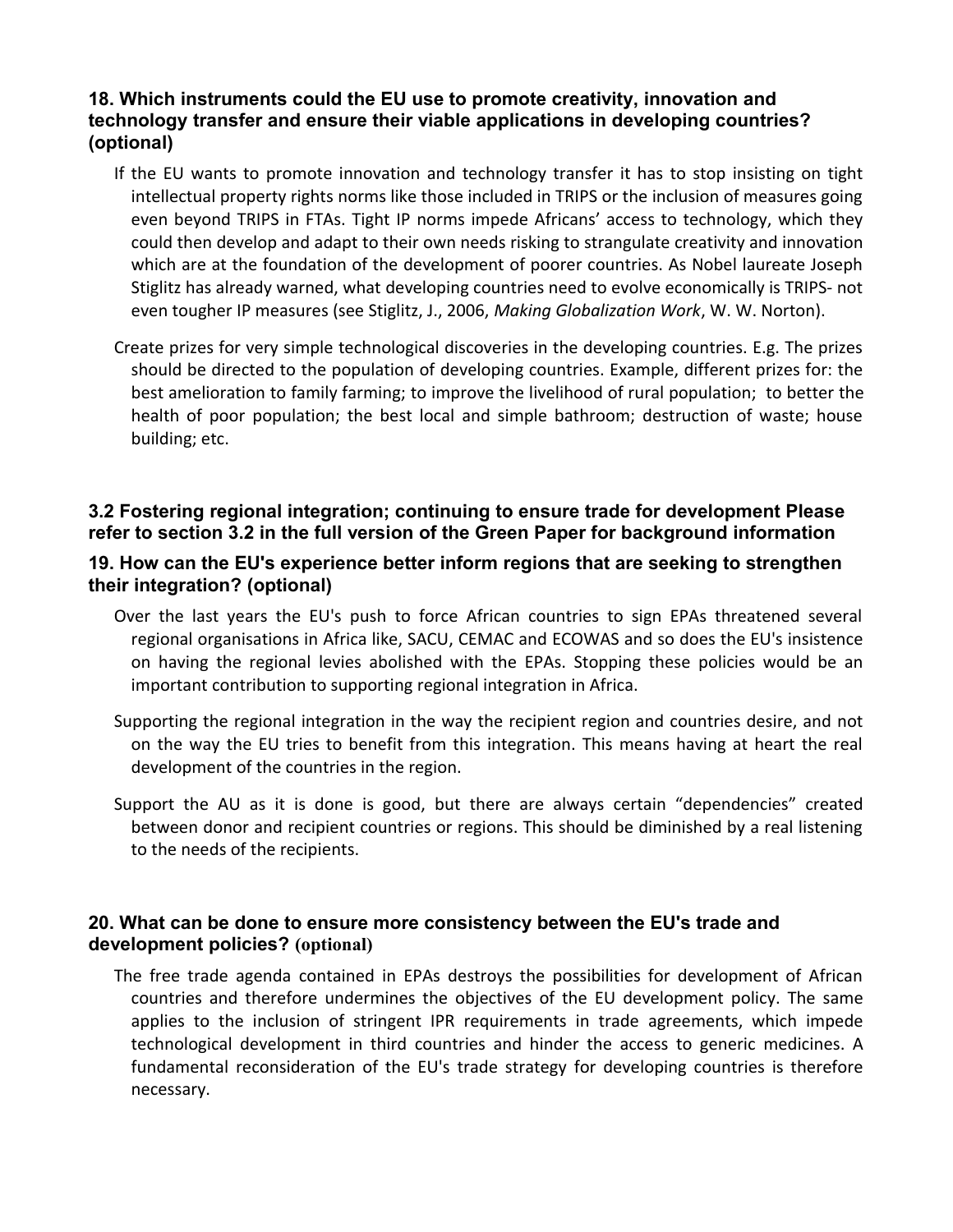- To work together towards policies that are more coherent. Have a committee of different DGs to see to this coherence in "concrete" trade agreements.
- Exclusion of all IPRs strengthening regarding medicines, seeds and low-carbon techonology in Free Trade Agreements with developing countries.

#### **21. How could the aid for trade provisions be improved in order to make maximum use of its leveraging potential for expanding sustainable economic activities in the developing countries, leading to further growth? (optional)**

- The first question to address is if aid for trade is really new money or simply development aid which was already planned anyway and is repackaged under a new label.
- The EU should answer the finance demand for concrete projects decided by the receiving country and not to meet the interests of European multinationals present there.
- The EU should answer the demands of small producers and small local business, to see their needs to access new markets.

## **4.1 Climate change, biodiversity and development Please refer to section 4.1 in the full version of the Green Paper for background information**

#### **22. Given the close interlinkage between climate change, biodiversity and development, and given the new opportunities offered by climate finance and the markets, how can the mainstreaming of climate adaptation as well as disaster risk reduction into the EU's development policy be strengthened in order to ensure more climate resilient and sustainable economies, as well as forest and biodiversity protection? (optional)**

- Protect forests and biodiversity and Contribute to reforestation and maintenance of woodland areas threatened by desertification.
- Support ClimDev Africa by strengthening and improving the coverage of climate monitoring on the continent, accompanied by measures to disseminate relevant information for farmers.
- Support cooperatives and regional associations instead of large-scale industrial agricultural investments. WB, IFRPI, ICRAF, USAcademy studies show that local communities manage resources better than large-scale agriculture by maintaining soil fertility, right use of water resources and more labor intensive.
- Reject support to any technology economically unsustainable for developing countries, such as water desalination, agricultural investment that emit greenhouse gases, large-scale biofuels investment using fertilizers and heavy mecanisation, and solutions such as 'Biochar'.
- In fact, some new technology, low Carbon emitting, easy to run should be useful but are too expensive because of Property Rights. Support exclusion of IPRs for low-carbon technologies for developing countries.

4.2 Energy and development Please refer to section 4.2 in the full version of the Green Paper for background information

**23. How can the EU best act to support developing countries' efforts to secure sustainable energy for all their citizens? What role might, for example, an EU-Africa**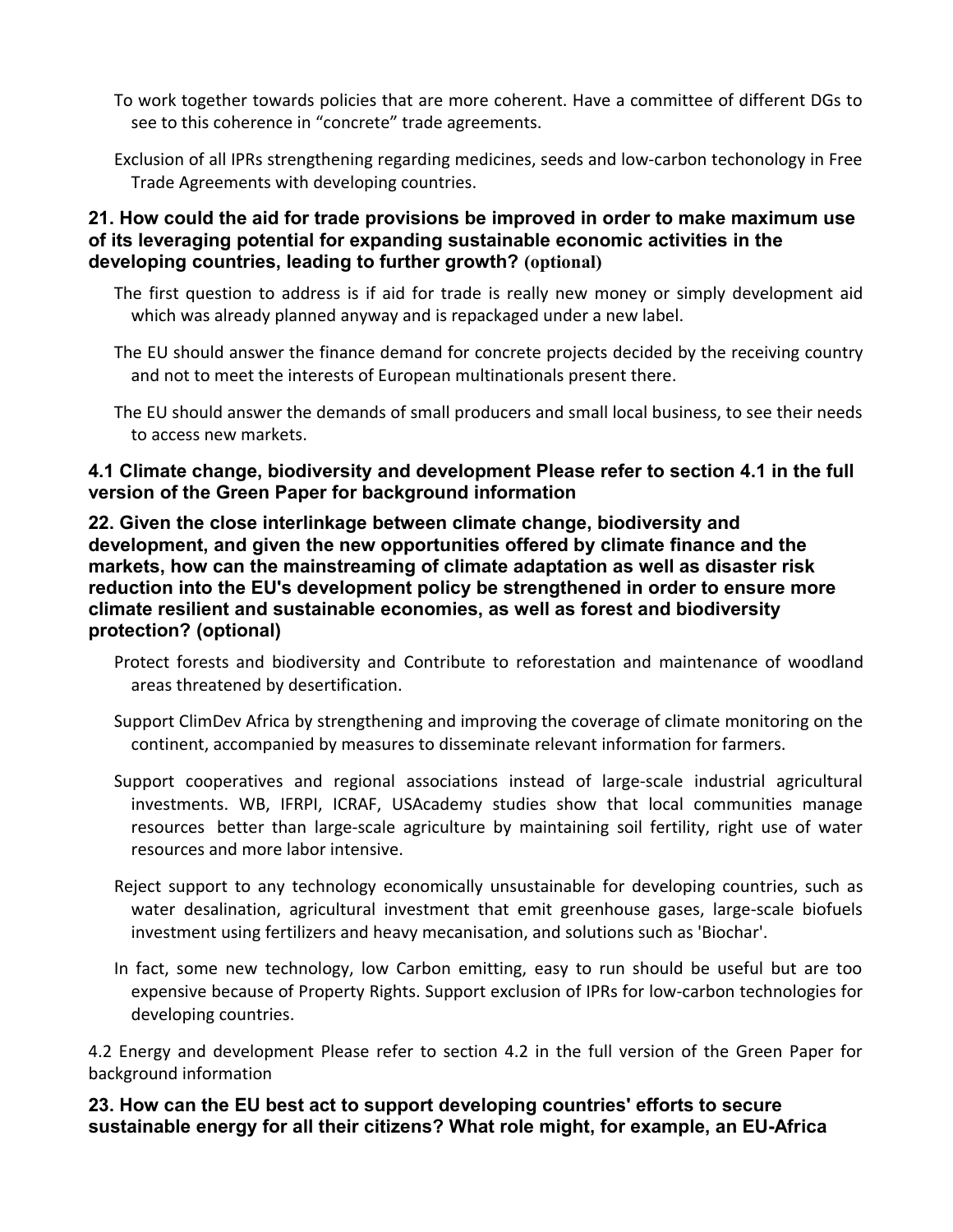**Joint Programme play in progressively providing sustainable electricity to every citizen, combining development and climate change funding and leverage loans from Development Financial Institutions? (optional)**

Support national governments in the implementation of rural supply of energy.

- Support local production and small electricity grid based on renewable energy resources specifically oriented towards local economy and social needs.
- Prioritize the provision of energy in rural areas. This will help rural development and contribute to reduce urban migration. Development Aid should be orientated to local development and not to the EU electricity supply.
- Support the creation of the African funds for rural electrification as established in the EU-Africa Partnership.

Fund public education campaigns on sustainable renewable energy.

- Train local technicians in installation and maintenance of energy supplies. This will create employment.
- Support electricity distribution as a public service. This is the only way of promoting rural supply of electricity. If electricity distribution is left to the free market and open competition, rural areas will never get electricity as it is too expensive to bring it to the far away villages.
- Support projects and programs that foster local development and not industrial renewable energy production. Monoculture and capital-intensive production of biofuels requiring large-scale areas, threaten communities' livelihoods, violate land rights, destroy the environment, provoke deforestation, use too much water, while not reducing GHG emissions.

5. Agriculture and food security Please refer to section 5 in the full version of the Green Paper for background information

**24. How can the EU's development policy best contribute to enhanced food security while safeguarding environmental qualities? Which policies and programmes are most conducive for small holder and private sector investment in agriculture and fisheries? (optional)**

Budget support.

Support the strengthening of the national agricultural systems.

Support small farmer's networks initiatives for development.

Adopt programs well adapted to specific local context of food sovereignty needs and environment.

Promote farming systems suitable for family farmers. These systems should use in the best way the ecosystem to ensure food security even in difficult climate conditions.

Adopt policies that foster food security in the long term.

Sustain holistic rural policies that include food sovereignty, health, education, clean water, sanitation.